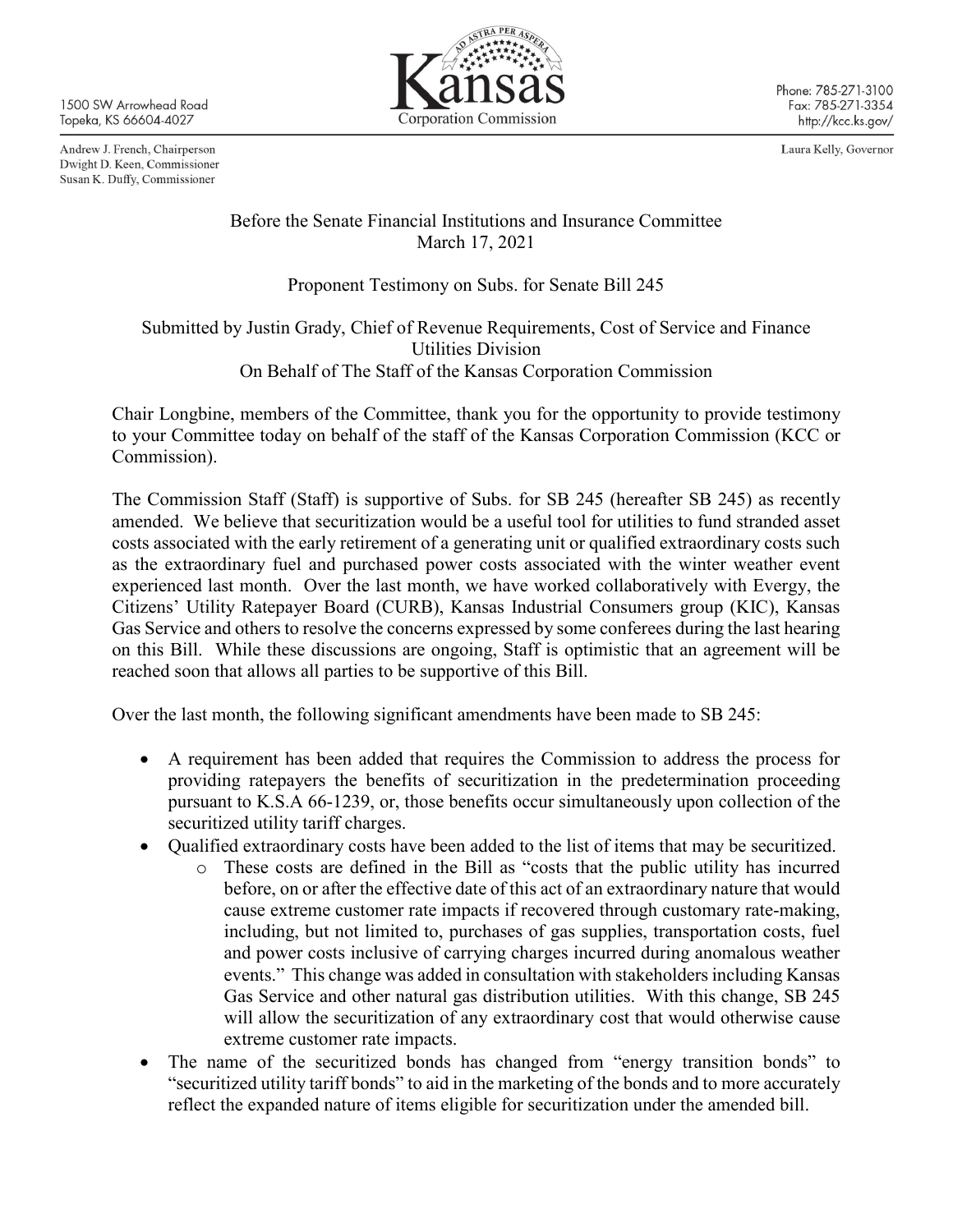- A change to clarify that the allocation of securitized utility tariff charges between customers classes will reflect the allocation of costs decided in the utility's most recent general rate proceeding. This change was made to accommodate the concerns identified in KIC's testimony on the Bill before this Committee on February 18, 2021.
- Reinstating provisions  $2(d)(13)$  and  $(14)$  that were inadvertently removed during negotiations that led to the original language in SB 245. These provisions pertain to: 1) the utility's ability to earn a return on any money advanced to fund reserves or capital accounts necessary to effectuate the securitization; and 2) a procedure that matches deferred tax benefits associated with a retired generation asset to the new securitized interest rate instead of the weighted average cost of capital that was previously financing the generating plant.
- Adding a requirement that the Commission must provide for an expiration date, after which the financing order would expire and a utility could no longer issue securitized utility tariff bonds. This provision was added to accommodate stated concerns of KIC in stakeholder discussions.
- A change to provide the Commission with more flexibility to add conditions to the financing order that the Commission deems appropriate, as long as those conditions are not inconsistent with the rest of SB 245.
- Additional technical and clerical corrections necessary to ensure that the mechanics of SB 245 will function as intended and allow for a successful securitization issuance.

While Staff understands that there are additional stakeholder discussions occurring over the next few days, we are confident that the revisions to SB 245 offer the appropriate consumer protections, regulatory review processes, and structural/financial elements so that it would provide a useful tool that will benefit all utility industry stakeholders, if enacted into law. Indeed, in its recent rate study of Kansas electric utility rates, London Economics International (LEI) recommended that the Kansas Legislature pass securitization legislation as an option for how to finance and lessen the rate impact of stranded asset costs or other large capital expenditures.

## Purpose of the Bill

Subs. for SB 245 would give the Commission the authority to oversee and authorize the issuance of ratepayer-backed securitized bonds (often referred to as "securitization") in order to finance property that is currently included in rate base of an investor-owned utility in the State. These ratepayer-backed bonds are likely to have higher credit ratings and much lower interest costs than the utility's cost of capital. SB 245 differs from both of the versions of proposed securitization legislation that were debated in the last two legislative sessions. The most significant difference with SB 245 is that the Commission must first approve any electric generator retirement that would lead to an asset that could be securitized. Secondly, this Bill does not contain any restrictions that limit the fuel source of any potential investment that might be made to replace a retired generation resource. This flexibility is important, especially because we are just now beginning to investigate and understand the series of events that led to the load shedding events and rolling blackouts that we experienced throughout SPP and ERCOT during the extreme winter weather events of February 13-16, 2021.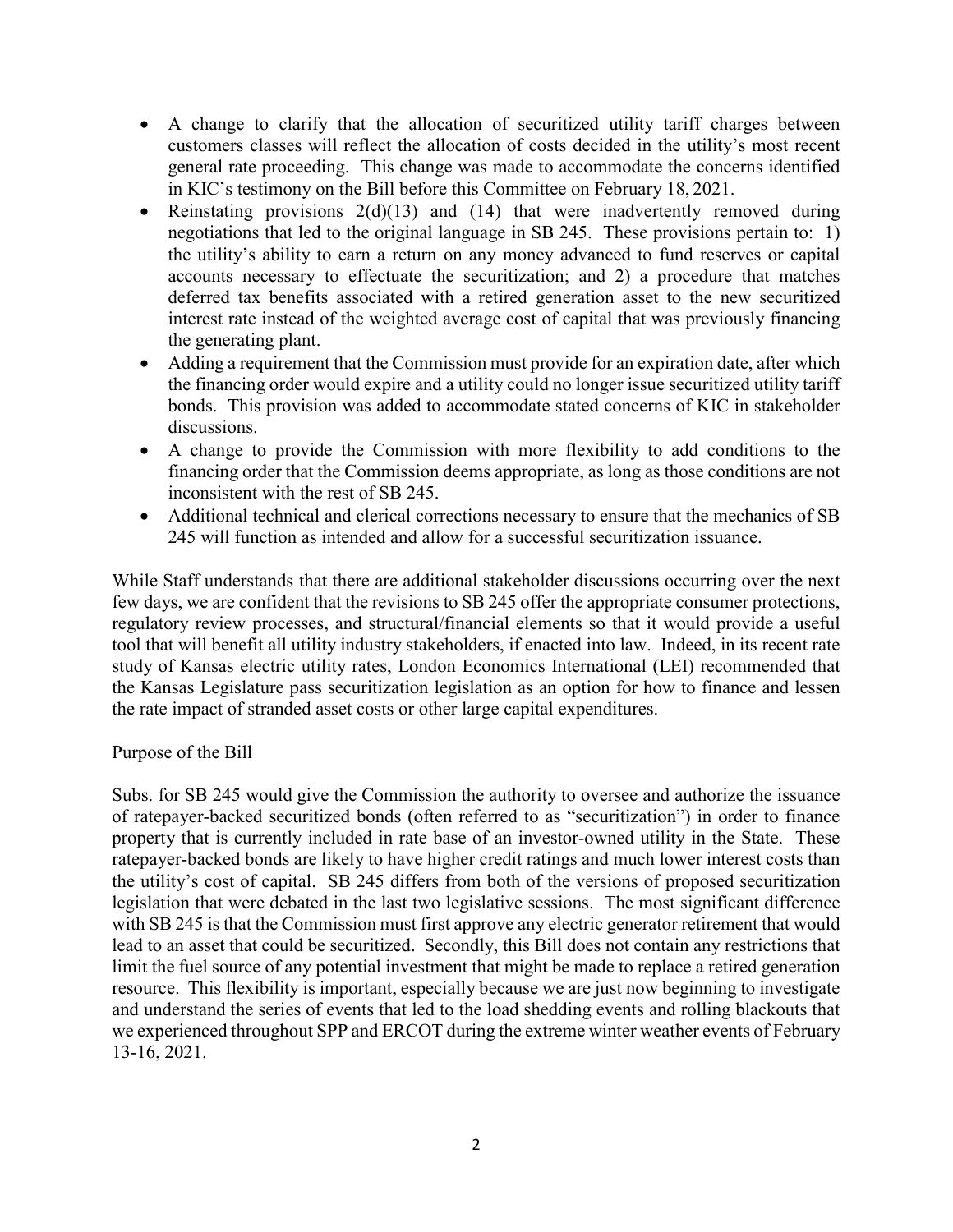This Bill would allow the following types of costs to be securitized:

- the net book value of property that is currently in rate base and that is no longer used or useful as a result of a Commission-approved decision to retire the generating unit;
- qualified extraordinary costs that would otherwise cause extreme customer rate impacts if recovered through customary rate-making, including, but not limited to, purchases of gas supplies, transportation costs, fuel and purchased power costs, etc. and
- the necessary administrative and operating costs to fund the securitization process.

## Independent Studies: Findings on Securitization

Securitization is a not a concept that we have direct experience with in Kansas, as the Commission does not currently have this authority. However securitization has now been authorized in approximately 24 other states in the United States. If done correctly, securitization appears to present the opportunity to lower ratepayer costs while giving the utility certainty that it will be allowed to recover stranded costs created by the early retirement of generation units or other extraordinary utility costs. This tool does appear to provide a rare "win-win," a feat not easily accomplished in utility regulation.

In its recent rate study, LEI discussed the concept of securitization and recommended it as a tool to finance underutilized and potentially uneconomic coal-fired generating units in the state. LEI stated that securitization is a time and risk allocation process, in which current rates could be lowered by either extending the repayment term of the loan or by achieving lower interest rates than the utility's costs, and potentially by both. While LEI recognizes the potential of securitization to lower current rates, it also offered the following precautions on pages 215 and 216 of the report:

• **Amortization period, trading lower rates for higher overall payments over time** – as presented in the example in Figure 140, if the interest rate of the ratepayerbacked bond is not low enough, the securitization process would become a tradeoff, as a longer repayment term would lower rates in the short term, but ultimately result in higher costs over time. This outcome could create a fairness issue as future ratepayers who may have never benefited from the securitized asset would have to bear the cost of financing the asset.

• **Regulators would have less control over rates once securitization happens** – in order to secure high credit rating for the ratepayer-backed bonds, regulators would give up control over securitized costs by putting an irrevocable finance order with an automatic adjustment mechanism in force. This means regulators could not influence that portion of the rates through measures such as changing approved WACC or delaying rate cases to suppress rates.

• **The cost of replacing services provided by the securitized asset must be taken into account** – Should the securitized asset be retired, the cost of procuring replacement services (such as energy or capacity provided by a generation asset prior to its retirement) must be taken into account. These costs may, however, be